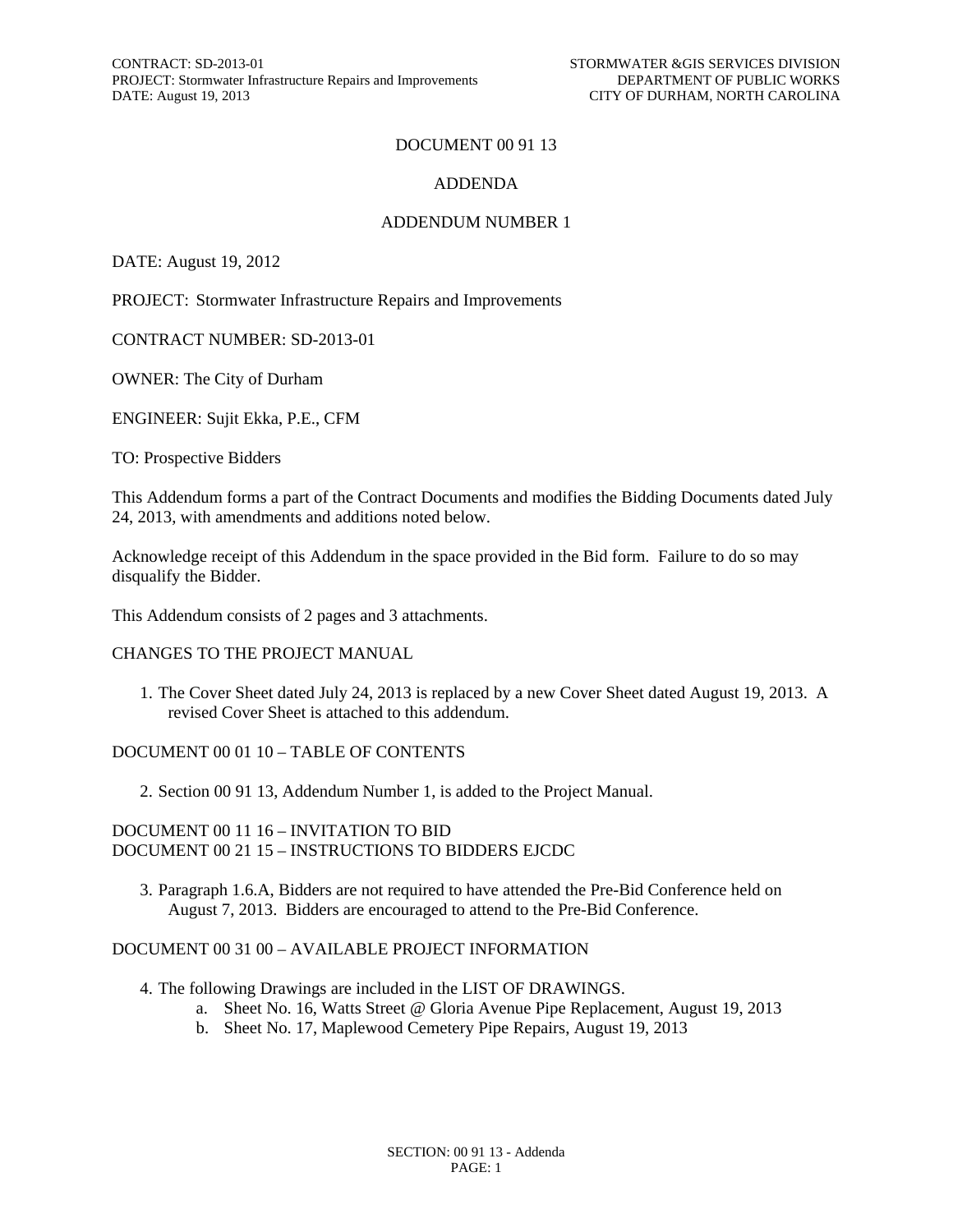#### DOCUMENT 00 41 43 – BID FORM – UNIT PRICE (SINGLE-PRIME CONTRACT) DOCUMENT 00 52 12 – AGREEMENT FORM – EJCDC STIPULATES SUM (SINGLE-PRIME CONTRACT)

- 5. The following items on the Unit Price Work Form have revised quantities.
	- a. No. 15, Temporary Silt Fence: 650-LF
	- b. No. 19, Permanent Seeding & Mulching: 2015-SY
	- c. No. 21, Removal of Existing Asphalt Pavement: 540-SY
	- d. No. 22, Removal of Existing Curb and Gutter: 398-LF
	- e. No. 23, Removal of Concrete Drive/Walk/Valley Gutter: 202-SY
	- f. No. 24, Sawcut Asphalt/Concrete: 955-LF
	- g. No. 25, Milling Asphalt Pavement (1.5" to 3.0"): 555-SY
	- h. No. 27, Undercut Excavation: 1053-CY
	- i. No. 28, Borrow Excavation: 848-CY
	- j. No. 29, Foundation Conditioning Material, Minor Structures: 255-TN
	- k. No. 30, Foundation Conditioning Geotextile: 870-SY
	- l. No. 31, 15-inch Class III RCP: 641-LF
	- m. No. 36, Drop Inlet (0-8 feet), NCDOT 840.14/840.15: 6-EA
	- n. No. 38, Precast Manhole NCDOT 840.52: 5-EA
	- o. No. 40, Drop Inlet Frames with Grate, NCDOT 840.16: 6-EA
	- p. No. 41, Manhole Frame with Cover, NCDOT 840.54: 6-EA
	- q. No. 53, 24" Concrete Curb & Gutter: 237-LF
	- r. No. 54, Asphalt Conc. Base Course, Type B25.0B: 197-TN
	- s. No. 55, Asphalt Conc. Intermediate Course, Type I19.0B: 107-TN
	- t. No. 56, Asphalt Conc. Surface Course, Type S9.5B : 174-TN
	- u. No. 57, Asphalt Binder for Plant Mix, Grade PG 64-22: 29-TN
	- v. No. 59, 4" Concrete Sidewalk: 98-SY
- 6. The following items are added to the Unit Price Work Form.
	- a. No. 11A: Mobilization Watts Street @ Gloria Avenue: 1-LS
	- b. No. 11B: Mobilization Maplewood Cemetery Second Location: 1-LS
	- c. No. 38A: Traffic Bearing Brick Junction Box NCDOT 840.34: 1-EA
- 7.The allowance for Testing and Inspection is raised to \$15,000.00.
- 8. A revised Unit Price Work form is attached to this addendum.

#### CHANGES TO THE DRAWINGS

- 1. The following Drawings are included in the Project Manual.
	- a. Sheet No. 16, Watts Street @ Gloria Avenue Pipe Replacement, August 19, 2013
	- b. Sheet No. 17, Maplewood Cemetery Pipe Repairs, August 19, 2013
- 2. Sheets No. 16 and 17 are attached to this addendum.

#### END OF DOCUMENT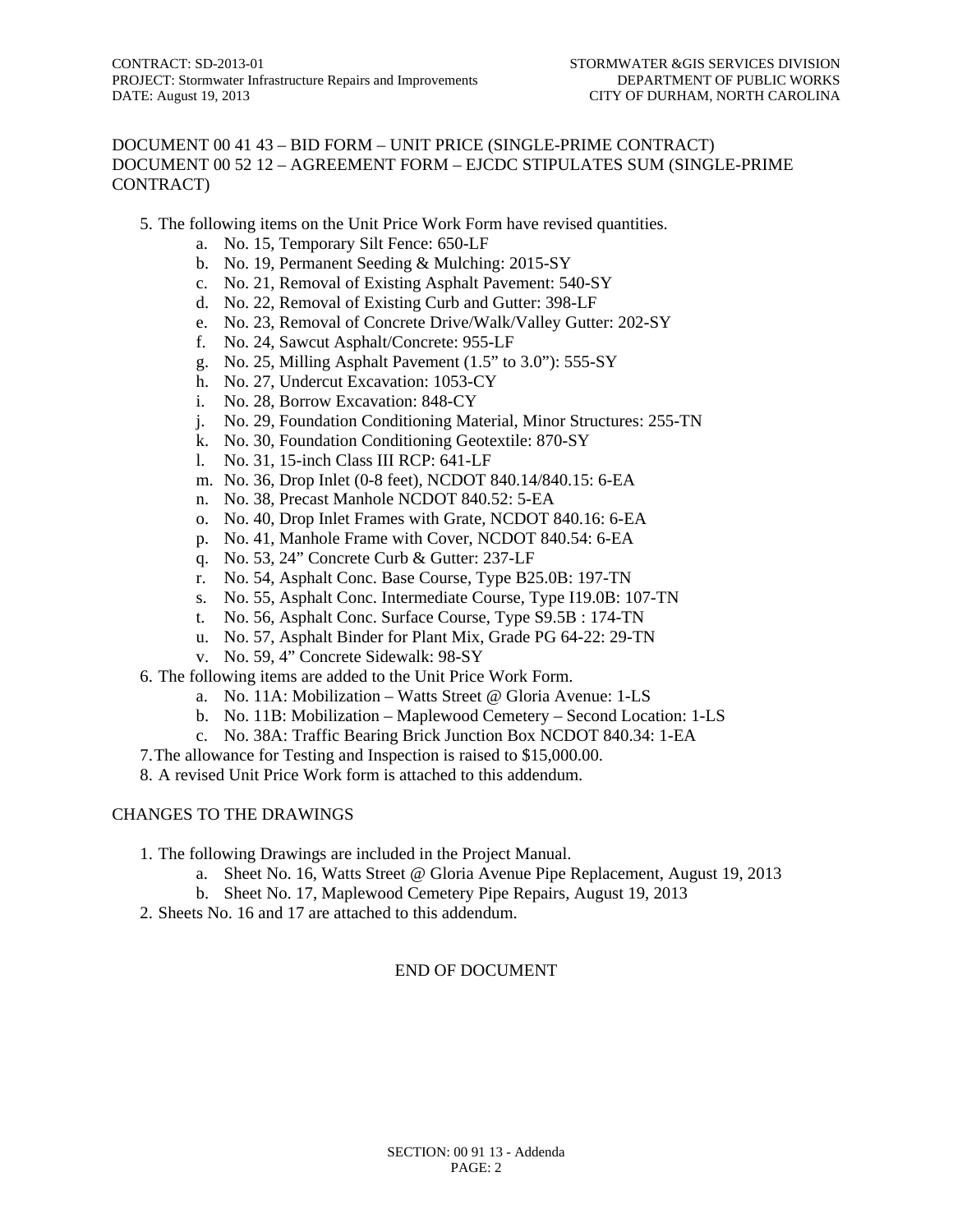## **CITY OF DURHAM, NORTH CAROLINA**

# **PROJECT MANUAL**

### **INCLUDING**

### **BIDDING DOCUMENTS, CONTRACT DOCUMENTS, AND TECHNICAL SPECIFICATIONS**

**FOR** 





1869 **CITY OF MEDICINE** 

## **CONTRACT: SD-2013-01**

## **July 24, 2013 (Revised August 19, 2013)**

**Project: Stormwater Infrastructure Repairs and Improvements** 

**Stormwater and GIS Services Division Department of Public Works 101 City Hall Plaza, Durham, North Carolina 27701**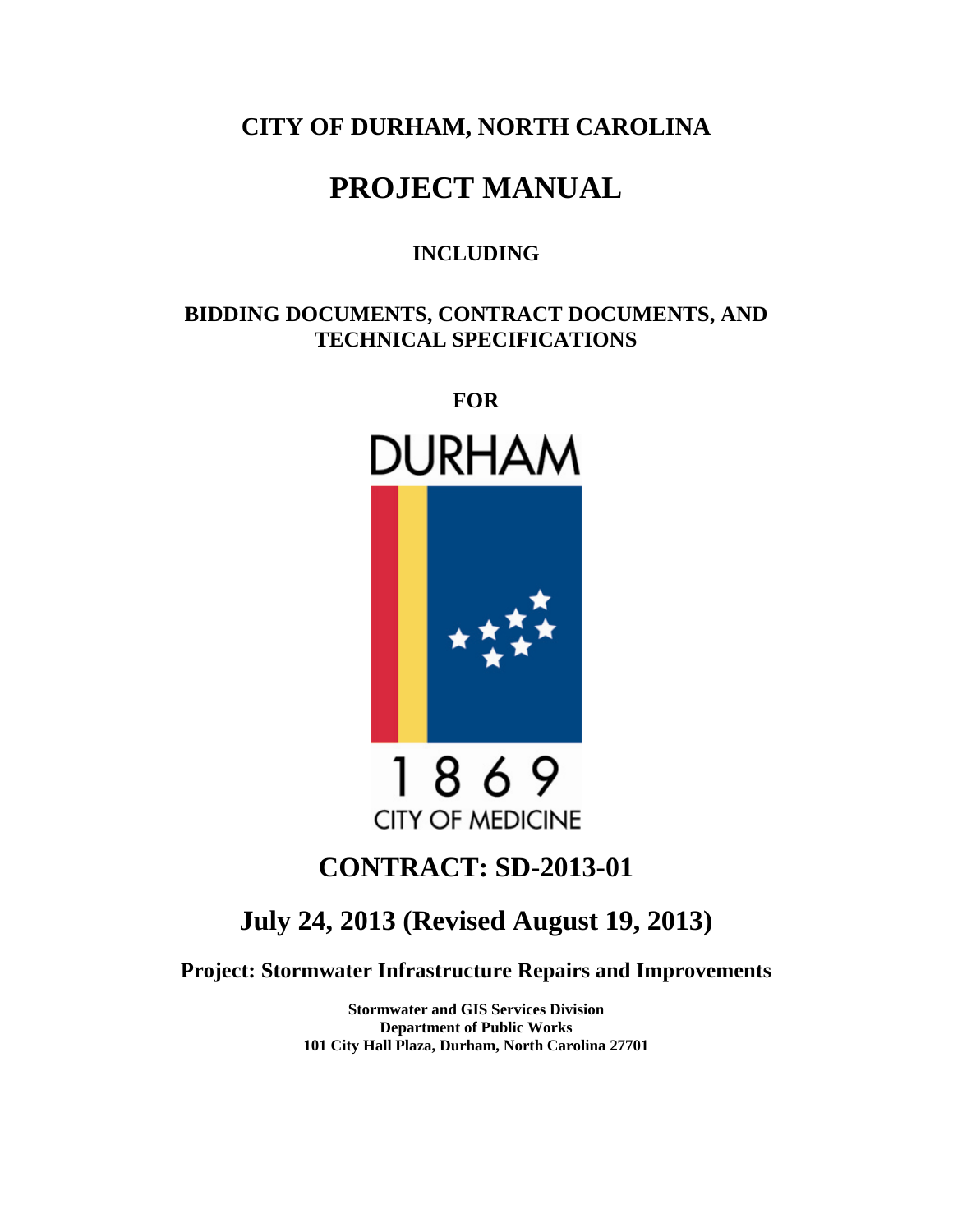| <b>Item</b><br>No.                                                             | <b>Standard Reference</b>                | <b>Item Description</b>                                                          | <b>Quantity</b>                      | <b>Units</b>           | <b>Unit Price</b> | <b>Item Value</b> |
|--------------------------------------------------------------------------------|------------------------------------------|----------------------------------------------------------------------------------|--------------------------------------|------------------------|-------------------|-------------------|
|                                                                                |                                          | <b>MISCELLANEOUS</b>                                                             |                                      |                        |                   |                   |
|                                                                                | SPECIAL CONDITIONS                       | MOBILIZATION - CLERMONT ROAD                                                     |                                      | LS                     |                   |                   |
| $\overline{2}$                                                                 | SPECIAL CONDITIONS                       | MOBILIZATION - 403 EAST MAIN STREET                                              |                                      | LS                     |                   |                   |
| 3<br>$\overline{4}$                                                            | SPECIAL CONDITIONS<br>SPECIAL CONDITIONS | MOBILIZATION - GOODYEAR CIRCLE<br>MOBILIZATION - OTIS STREET AND FORMOSA STREET  | $\mathbf{1}$<br>$\mathbf{1}$         | LS<br>LS               |                   |                   |
| 5                                                                              | SPECIAL CONDITIONS                       | MOBILIZATION - STEPHENSON STREET AND EAST ELLERBE STREET                         |                                      | LS                     |                   |                   |
| 6                                                                              | SPECIAL CONDITIONS                       | MOBILIZATION - ONSLOW AND WEST MARKHAM STREET                                    | $\mathbf{1}$                         | LS                     |                   |                   |
| 7                                                                              | SPECIAL CONDITIONS                       | MOBILIZATION - MAPLEWOOD CEMETERY                                                | -1                                   | LS                     |                   |                   |
| 8                                                                              | SPECIAL CONDITIONS                       | MOBILIZATION - THIRD FORK CREEK BANK STABILIZATION                               | $\mathbf{1}$                         | LS                     |                   |                   |
| 9                                                                              | SPECIAL CONDITIONS                       | MOBILIZATION - 919 WEST KNOX STREET                                              | $\mathbf{1}$                         | LS                     |                   |                   |
| 10<br>11                                                                       | SPECIAL CONDITIONS<br>SPECIAL CONDITIONS | MOBILIZATION - ROCKY CREEK<br>MOBILIZATION - SHOCCOREE DRIVE                     | -1<br>-1                             | LS<br>$\overline{LS}$  |                   |                   |
| 11A                                                                            | SPECIAL CONDITIONS                       | MOBILIZATION - WATTS STREET @ GLORIA AVENUE                                      | $\mathbf{1}$                         | LS                     |                   |                   |
| 11B                                                                            | SPECIAL CONDITIONS                       | MOBILIZATION - MAPLEWOOD CEMETERY - SECOND LOCATION                              | $\mathbf{1}$                         | LS                     |                   |                   |
| 12                                                                             | SPECIAL CONDITIONS                       | TEMPORARY RELOCATION OF MAILBOX                                                  | $\overline{4}$                       | EA                     |                   |                   |
| 13                                                                             | SPECIAL CONDITIONS                       | TESTING AND INSPECTION ALLOWANCE                                                 | -1                                   | LS                     | \$15,000.00       | \$15,000.00       |
| 14                                                                             | NCDOT <sub>200</sub>                     | SELECT TREE REMOVAL (6"-18" DIAMETER)                                            | 5                                    | <b>LS</b>              |                   |                   |
| <b>Subtotal for Miscellaneous</b><br><b>EROSION AND SEDIMENT CONTROL</b>       |                                          |                                                                                  |                                      |                        |                   |                   |
| 15                                                                             | <b>NCDOT 1605</b>                        | TEMPORARY SILT FENCE                                                             | 650                                  | $\rm LF$               |                   |                   |
| 16                                                                             | NCDOT 1607                               | <b>GRAVEL CONSTRUCTION ENTRANCE</b>                                              | 3                                    | EA                     |                   |                   |
| 17                                                                             | 30 11 00                                 | TREE PROTECTION FENCING                                                          | 100                                  | $\rm LF$               |                   |                   |
| 18                                                                             | SPECIAL CONDITIONS                       | <b>BLOCK AND GRAVEL INLET PROTECTION</b>                                         | 5                                    | EA                     |                   |                   |
| 19                                                                             | <b>NCDOT 1660</b>                        | PERMANENT SEEDING & MULCHING                                                     | 2015                                 | SY                     |                   |                   |
| 20                                                                             | NCDOT 1631                               | MATTING FOR EROSION CONTROL                                                      | 175                                  | SY                     |                   |                   |
| <b>Subtotal for Erosion and Sediment Control</b><br>DEMOLITION AND REMOVAL     |                                          |                                                                                  |                                      |                        |                   |                   |
| 21                                                                             | NCDOT <sub>250</sub>                     | REMOVAL OF EXISTING ASHALT PAVEMENT                                              | 540                                  | SY                     |                   |                   |
| 22                                                                             | SPECIAL CONDITIONS                       | <b>REMOVAL OF EXISTING CURB AND GUTTER</b>                                       | 398                                  | LF                     |                   |                   |
| 23                                                                             | SPECIAL CONDITIONS                       | REMOVAL OF CONCRETE DRIVE / WALK/VALLEY GUTTER                                   | 202                                  | SY                     |                   |                   |
| 24                                                                             | SPECIAL CONDITIONS                       | SAWCUT ASPHALT/CONCRETE                                                          | 955                                  | LF                     |                   |                   |
| 25                                                                             | NCDOT 607                                | MILLING ASHALT PAVEMENT (1.5" TO 3.0")                                           | 555                                  | SY                     |                   |                   |
| 26                                                                             | NCDOT 340                                | PIPE REMOVAL                                                                     | 70                                   | LF                     |                   |                   |
| <b>Subtotal for Demolition and Removal</b><br><b>EARTHWORK</b>                 |                                          |                                                                                  |                                      |                        |                   |                   |
| 27                                                                             | NCDOT <sub>225</sub>                     | UNDERCUT EXCAVATION                                                              | 1053                                 | <b>CY</b>              |                   |                   |
| 28                                                                             | NCDOT <sub>230</sub>                     | <b>BORROW EXCAVATION</b>                                                         | 848                                  | <b>CY</b>              |                   |                   |
|                                                                                |                                          | <b>Subtotal for Earthwork</b>                                                    |                                      |                        |                   |                   |
| <b>STORM DRAINAGE</b>                                                          |                                          |                                                                                  |                                      |                        |                   |                   |
| 29                                                                             | NCDOT 300                                | FOUNDATION CONDITIONING MATERIAL, MINOR STRUCTURES                               | 255                                  | TN                     |                   |                   |
| 30<br>31                                                                       | NCDOT 300<br>NCDOT 305                   | FOUNDATION CONDITIONING GEOTEXTILE<br><b>15-INCH CLASS III RCP</b>               | 870<br>641                           | SY<br>LF               |                   |                   |
| 32                                                                             | NCDOT 305                                | <b>18-INCH CLASS III RCP</b>                                                     | 75                                   | LF                     |                   |                   |
| 33                                                                             | NCDOT 305                                | 24-INCH CLASS III RCP                                                            | 120                                  | LF                     |                   |                   |
| 34                                                                             | NCDOT 310                                | 42-INCH CLASS III RCP CULVERT, (5.1 FEET OR GREATER)                             | 100                                  | LF                     |                   |                   |
| 35                                                                             | NCDOT 838                                | CONCRETE ENDWALLS, CLASS B CONCRETE                                              | 5                                    | <b>CY</b>              |                   |                   |
| 36                                                                             | NCDOT 840                                | DROP INLET (0-8 FEET), NCDOT 840.14/840.15                                       | 6                                    | EA                     |                   |                   |
| 37                                                                             | NCDOT 840                                | CATCH BASIN (0-8 FEET), NCDOT 840.01                                             | $\mathbf{1}$                         | EA                     |                   |                   |
| 38<br>38A                                                                      | NCDOT 840<br>NCDOT 840                   | PRECAST MANHOLE NCDOT 840.52<br>TRAFFIC BEARING BRICK JUNCTION BOX NCDOT 840.34  | 5                                    | EA<br>EA               |                   |                   |
| 39                                                                             | NCDOT 840                                | FRAME WITH GRATE & HOOD, TYPE F NCDOT 840.03                                     |                                      | EA                     |                   |                   |
| 40                                                                             | NCDOT 840                                | DROP INLET FRAMES WITH GRATE, NCDOT 840.16                                       | 6                                    | EA                     |                   |                   |
| 41                                                                             | NCDOT 840                                | MANHOLE FRAME WITH COVER, NCDOT 840.54                                           | 6                                    | EA                     |                   |                   |
| 42                                                                             | NCDOT 840                                | <b>PIPE PLUG</b>                                                                 | $\mathbf{1}$                         | <b>CY</b>              |                   |                   |
| 43                                                                             | SPECIAL CONDITIONS                       | <b>FLOWABLE FILL</b>                                                             | 13                                   | <b>CY</b>              |                   |                   |
| 44                                                                             | NCDOT 858                                | ADJUSTMENT OF CATCH BASIN                                                        | $\overline{2}$                       | EA                     |                   |                   |
| 45<br>46                                                                       | NCDOT 858<br>NCDOT 876                   | ADJUSTMENT OF METER OR VALVE BOXES<br>RIP RAP, CLASS B                           | $\overline{4}$<br>90                 | EA<br><b>TN</b>        |                   |                   |
| 47                                                                             | NCDOT 876                                | RIP RAP, CLASS I                                                                 | 80                                   | <b>TN</b>              |                   |                   |
| 48                                                                             | NCDOT 876                                | RIP RAP, CLASS II                                                                | 80                                   | <b>TN</b>              |                   |                   |
| 49                                                                             | SPECIAL CONDITIONS                       | 4 INCH PVC PERFORATED UNDERDRAIN (SLEEVE WRAPPED)                                | 210                                  | LF                     |                   |                   |
|                                                                                |                                          | <b>Subtotal for Storm Drainage</b>                                               |                                      |                        |                   |                   |
| <b>CONCRETE AND PAVING ITEMS</b>                                               |                                          |                                                                                  |                                      |                        |                   |                   |
| 50<br>51                                                                       | NCDOT 545<br>NCDOT 520                   | <b>INCIDENTAL STONE BASE</b><br><b>AGGREGATE BASE COURSE</b>                     | 20<br>140                            | <b>TN</b><br><b>TN</b> |                   |                   |
| 52                                                                             | NCDOT 846                                | 2'-6" CONCRETE CURB & GUTTER                                                     | 128                                  | LF                     |                   |                   |
| 53                                                                             | NCDOT 846                                | 24" CONCRETE CURB & GUTTER                                                       | 237                                  | LF                     |                   |                   |
| 54                                                                             | NCDOT <sub>610</sub>                     | ASPHALT CONC. BASE COURSE, TYPE B25.0B                                           | 197                                  | <b>TN</b>              |                   |                   |
| 55                                                                             | NCDOT 610                                | ASPHALT CONC. INTERMEDIATE COURSE, TYPE I19.0B                                   | 107                                  | <b>TN</b>              |                   |                   |
| 56                                                                             | NCDOT 610                                | ASPHALT CONC. SURFACE COURSE, TYPE S9.5B                                         | 174                                  | <b>TN</b>              |                   |                   |
| 57                                                                             | NCDOT 620                                | ASPHALT BINDER FOR PLANT MIX, GRADE PG 64-22<br><b>6" CONCRETE DRIVEWAY</b>      | 29<br>$\overline{\phantom{a}}$<br>81 | <b>TN</b>              |                   |                   |
| 58<br>59                                                                       | NCDOT 848<br>NCDOT 848                   | <b>4" CONCRETE SIDEWALK</b>                                                      | 98                                   | SY<br>SY               |                   |                   |
| 60                                                                             | SPECIAL CONDITIONS                       | <b>CONCRETE VALLEY GUTTER</b>                                                    | 72                                   | SY                     |                   |                   |
| 61                                                                             | SPECIAL CONDITIONS                       | PRESSURE GROUTING OF VOIDS (SHOCCOREE DRIVE)                                     | 1                                    | EA                     |                   |                   |
| 62                                                                             | SPECIAL CONDITIONS                       | PORTLAND CEMENT GROUT                                                            | 18                                   | <b>CY</b>              |                   |                   |
| 63                                                                             | SPECIAL CONDITIONS                       | CONCRETE (Hard Returns) Wall (9"thick 6" tall)                                   | 10                                   | LF                     |                   |                   |
| 64                                                                             | SPECIAL CONDITIONS                       | TRUNCATED DOMES FOR CURB RAMPS                                                   | 32                                   | <b>SF</b>              |                   |                   |
| <b>Subtotal for Concrete and Asphalt Paving</b><br><b>STREAM STABILIZATION</b> |                                          |                                                                                  |                                      |                        |                   |                   |
| 65                                                                             | NCDOT 462                                | SLOPE PROTECTION (PEDESTRIAN BRIDGE, STA I)                                      | 75                                   | SY                     |                   |                   |
| 66                                                                             | SPECIAL CONDITIONS                       | <b>REMOVE GABION BASKETS</b>                                                     | 1                                    | LS                     |                   |                   |
| 67                                                                             | SPECIAL CONDITIONS                       | <b>BANK STABILIZATION (FILL MATERIAL)</b>                                        | 100                                  | <b>CY</b>              |                   |                   |
| 68                                                                             | SPECIAL CONDITIONS                       | REMOVE WOODY DEBRIS FROM STREAM CHANNEL                                          | 3                                    | LS                     |                   |                   |
| 69                                                                             | SPECIAL CONDITIONS                       | <b>BRUSH MAT INSTALLATION</b>                                                    | 35                                   | SY                     |                   |                   |
| 70                                                                             | <b>NCDOT 1670</b>                        | 4"-6" DIAMETER TREE PLANTING                                                     | 6                                    | EA                     |                   |                   |
|                                                                                |                                          | <b>Subtotal for Stream Stabilization</b><br>TOTAL AMOUNT FOR CONTRACT SD-2013-01 |                                      |                        |                   |                   |
|                                                                                |                                          |                                                                                  |                                      |                        |                   |                   |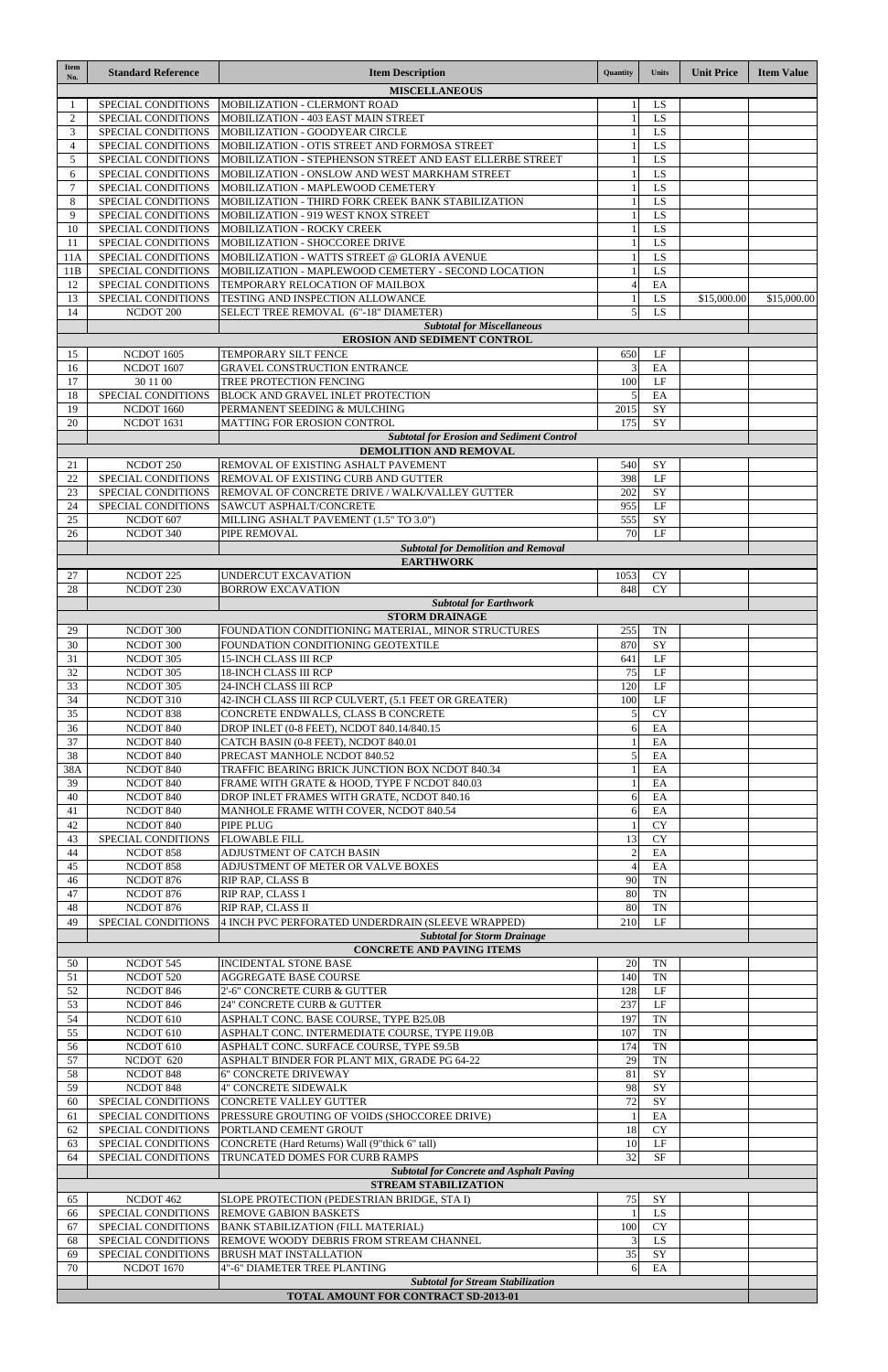

# **CONTRACT: SD-2013-01 PROJECT: ROW-037** WATTS ST @ GLORIA AVE **PIPE REPLACEMENT CONSTRUCTION DRAWING** SHEET NO. 16

STORMWATER AND GIS SERVICES DEPARTMENT OF PUBLIC WORKS CITY OF DURHAM, NORTH CAROLINA

**AUGUST 19, 2013** 

REVIEWED: DPH



1. ALL WORK TO BE COMPLETED WITHIN THE LIMITS OF CONSTRUCTION. CONTRACTOR TO MAINTAIN TRAFFIC AT ALL TIMES. CONTRACTOR TO DETERMINE ACTUAL LENGTHS, BEND ANGLES, SIZES, ETC. PRIOR TO ORDERING ANY MATERIALS. AS PER ARTICLE 3 OF CHAPTER 87 OF THE NORTH CAROLINA GENERAL STATUTES, UTILITIES SHALL BE NOTIFIED FOR THE PURPOSE OF LOCATING THEIR RESPECTIVE UNDERGROUND UTILITIES THROUGH THE ASSOCIATION KNOWN AS NORTH CAROLINA ONE-CALL CENTER, PHONE: (800) 632-4949 OR 811, WEB SITE: http://nc811.org/homepage.htm.<br>ALL WORK SHALL CONFORM TO FOLLOWING CITY OF DURHAM PUBLIC WORKS<br>DEPARTMENT STANDARDS. ALL DOCUMENTS MAY BE DOWNLOADED AT: http://durhamnc.gov/ich/op/pwd/eng/Pages/ConsSpecs.aspx.<br>5.1. REFERENCE GUIDE FOR DEVELOPMENT WATER AND SEWER SPECIFICATIONS STREET SPECIFICATIONS 6. ALL WORK SHALL CONFORM TO THE NCDOT STANDARD SPECIFICATIONS (CURRENT VERSION) AND APPLICABLE REVISIONS. THE NCDOT STANDARD SPECIFICATIONS MAY BE DOWNLOADED AT: http://www.ncdot.gov/DOH/PRECONSTRUCT/ps/specifications/specifications\_provisions.html. 7. ALL WORK SHALL CONFORM TO THE NCDOT STANDARD DRAWINGS (CURRENT VERSION) AND APPLICABLE REVISIONS. THE NCDOT STANDARD DRAWINGS MAY BE DOWNLOADED AT: http://www.ncdot.gov/DOH/PRECONSTRUCT/ps/std\_draw/default.htmlL 8. ALL WORK SHALL CONFORM TO THE NCDENR EROSION AND SEDIMENT CONTROL PLANNING AND DESIGN MANUAL (CURRENT VERSION). THE NCDENR MANUAL MAY BE DOWNLOADED AT: http://portal.ncdenr.org/web/lr/publications.<br>9. IN THE EVENT OF CONFLICTING STANDARDS OR DETAILS, CONTRACTOR SHALL INFORM THE ENGINEER FOR DIRECTION.

10. EXISTING INFORMATION SHOWN ON THIS PLAN WAS TAKEN FROM CITY OF DURHAM GEOSPATIAL DATABASE AND IS SCHEMATIC AND APPROXIMATE. NO SURVEY WAS CONDUCTED TO GATHER THIS INFORMATION.